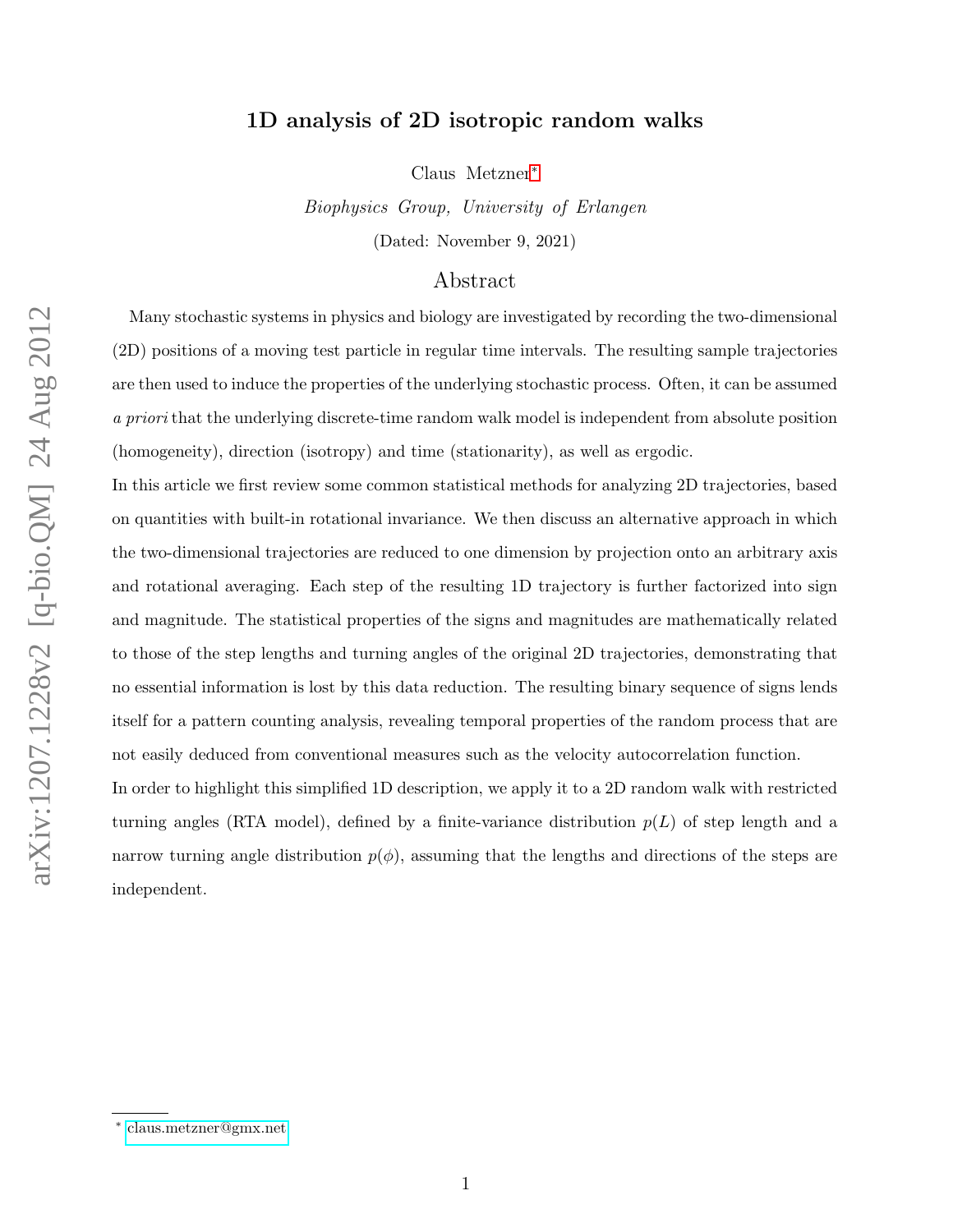#### QUANTIFYING 2D TRAJECTORIES

We consider a measured trajectory (Fig.1) that consists of  $N+1$  discrete two-dimensional points  $\vec{R}_t = (x_t, y_t)$  with  $t = 0 \dots N$ , sampled in equal time intervals  $\delta t_{rec}$ . In the following, it is implicitly assumed that all absolute times t and lag times  $\Delta t$  are in units of this sampling interval. In a spatially homogeneous system, the absolute positions  $\vec{R_t}$  are of no importance by themselves. All relevant information about the walk is contained in the N steps  $\vec{u}_t =$  $\vec{R}_t - \vec{R}_{t-1}$ , or the corresponding velocities  $\vec{v}_t = \vec{u}_t / \delta t_{rec}$ . These steps can be described in Cartesian or polar coordinate systems,  $\vec{u}_t = (\Delta x_t, \Delta y_t) = (L_t \cos \varphi_t, L_t \sin \varphi_t) = L_t \vec{e}_t$ , where  $\vec{e}_t$  is a unit direction vector. The angle  $\phi_t = \varphi_t - \varphi_{t-1}$  between two successive step vectors is called the turning angle. In an isotropic system, the absolute step directions, measured by the angles  $\varphi_t$ , cannot be of importance as well. The only relevant information of a trajectory is therefore contained in the set  $\{(L_t, \phi_t) : t = 1 \dots N\}$  of subsequent step lengths and turning angles. In the most general case, the underlying discrete-time random walk model has to determine the combined probability density  $p(L_1, \phi_1, L_2, \phi_2, \ldots, L_N, \phi_N)$ . In a stationary random process, the stochastic properties can only depend on the differences between the time indices. A stationary walk is therefore described by the combined probability density  $p(\ldots,L_{t-1},\phi_{t-1}, L_t, \phi_t, L_{t+1}, \phi_{t+1}, \ldots).$ 

### AGGREGATED STATISTICAL PROPERTIES

The aggregated statistical properties of the system are extracted by computing suitable averages. Because of the stationarity and ergodicity of the random process, we can replace ensemble averages (over different trajectories) by time averages. In the following we denote the average of a quantity  $f_t$  over all absolute time points as  $\langle f_t \rangle_t = \frac{1}{t_{max}-t}$  $\frac{1}{t_{max}-t_{min}+1}\sum_{t=t_{min}}^{t_{max}}f_t.$ 

It is important to keep in mind that, in general, a finite trajectory does not show all the symmetries of the underlying random process. For example, when analyzing relatively short trajectories with directional persistence, it may happen that all step directions fall into a narrow range of absolute angles  $\varphi_t$ . This can cause artifacts, such as significantly different distributions  $p(\Delta x)$  and  $p(\Delta y)$  of the Cartesian step components. To avoid such problems, one strategy is to use only quantities that are, by definition, invariant with respect to translations and rotations of the trajectories, such as the step length  $L_t$  and the turning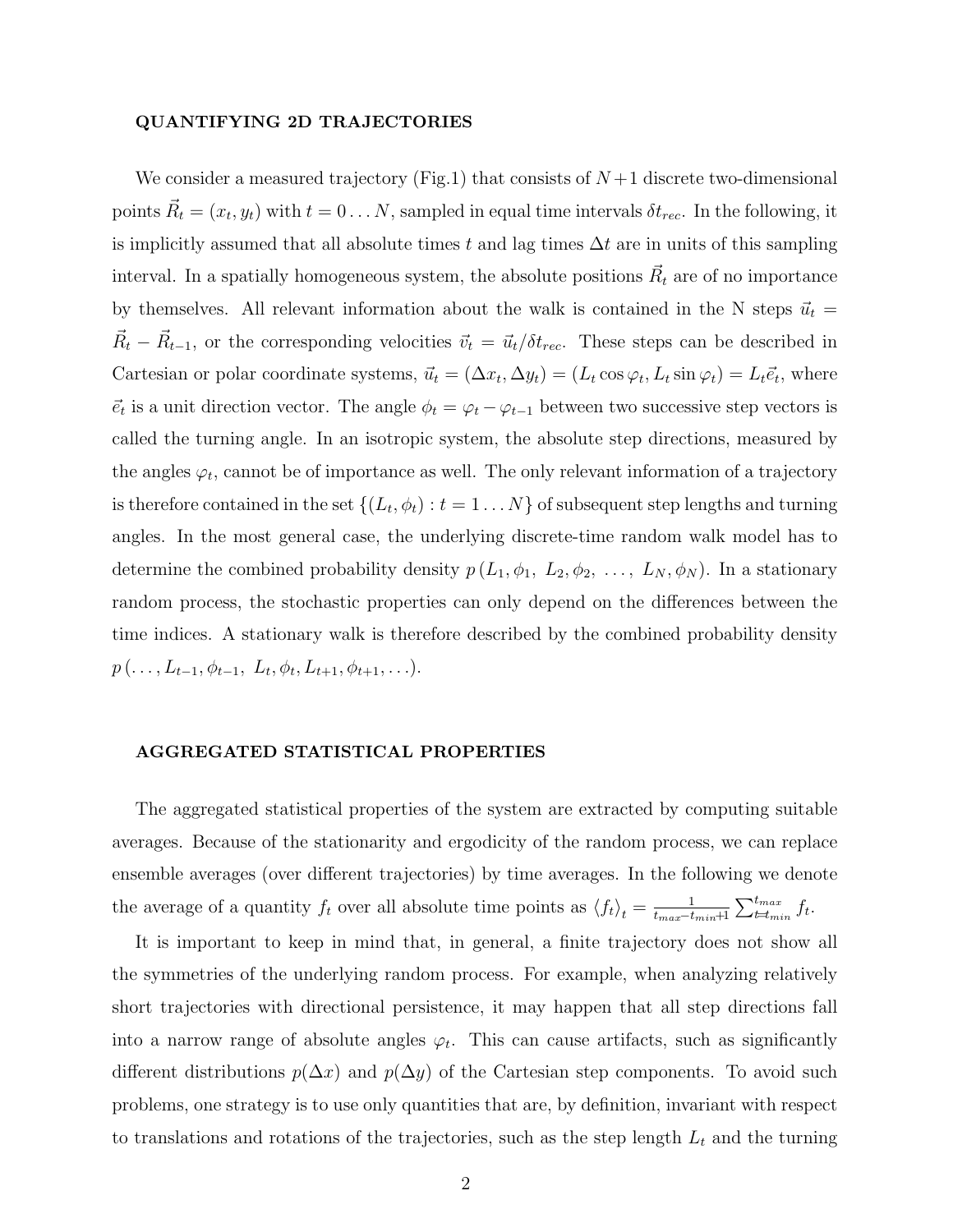angles  $\phi_t$ .

# DISTRIBUTIONS AND CORRELATION PROPERTIES OF STEP LENGTH AND TURNING ANGLES

The probability distributions of the step lengths and turning angles can be expressed formally as

$$
p(L) = \langle \delta(L - L_t) \rangle_t
$$
  

$$
p(\phi) = \langle \delta(\phi - \phi_t) \rangle_t.
$$
 (1)

From them follow the mean value (denoted by  $\overline{L}$  and  $\overline{\phi}$ ) and the variances (denoted by  $\sigma_L^2$  and  $\sigma_{\phi}^2$ ). In this paper, we assume that the  $\overline{L}$  and  $\sigma_L^2$  are finite, excluding random walks with a heavy-tailed step length distribution such as the Levy-flight.

Besides these distributions, one should take into account possible temporal correlations of these quantities as well. The normalized autocorrelation functions of L and  $\phi$  (and the cross correlation function, respectively) are defined as

$$
C_{LL}(\tau) = \langle (L_t - \overline{L})(L_{t+\tau} - \overline{L}) \rangle_t / \sigma_L^2
$$
  
\n
$$
C_{\phi\phi}(\tau) = \langle (\phi_t - \overline{\phi})(\phi_{t+\tau} - \overline{\phi}) \rangle_t / \sigma_{\phi}^2
$$
  
\n
$$
C_{L\phi}(\tau) = \langle (L_t - \overline{L})(\phi_{t+\tau} - \overline{\phi}) \rangle_t / (\sigma_L \sigma_{\phi}).
$$
\n(2)

We note that in most "standard models" of random walks, such as the discrete-time correlated random walk, L and  $\phi$  are drawn independently from fixed distributions  $p(L)$ and  $p(\phi)$ , so that  $C_{LL}(\tau) = C_{\phi\phi}(\tau) = \delta_{\tau,0}$  and  $C_{L\phi}(\tau) = 0$ . However, some more complex stochastic system show "super-statistical" effects, such as temporally correlated fluctuations of the step length,  $C_{LL}(\tau \geq 0) \neq 0$ , or a time-dependent variance  $\sigma_{\phi}^2 = f(t)$  of the turning angle.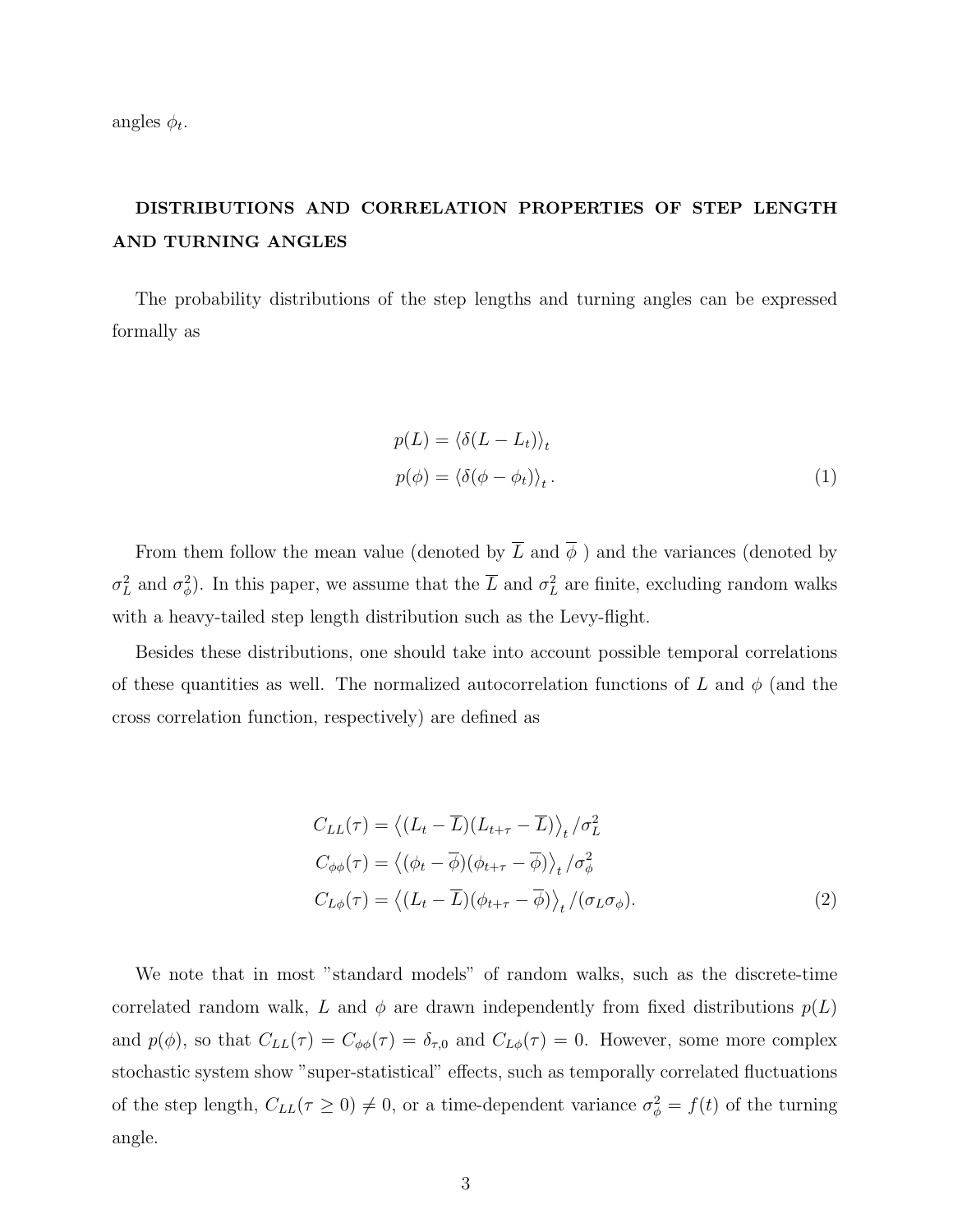## VECTORIAL VELOCITY AUTOCORRELATION FUNCTION AND MEAN SQUARED DISPLACEMENT

In contrast to the step vectors  $\vec{u}_t$  themselves, certain combinations such as the dot product  $\vec{u}_t\vec{u}_{t+\tau}$  are translational and rotational invariant. Therefore, a frequently used measure for the temporal structure of a random walk is the vectorial velocity autocorrelation (VAC) function:

$$
C_{\vec{u}\vec{u}}(\tau) = \langle (\vec{u}_t - \overline{\vec{u}})(\vec{u}_{t+\tau} - \overline{\vec{u}}) \rangle_t / \sigma_{\vec{u}}^2.
$$
 (3)

Another popular quantity with translational and rotational invariance is the Mean Squared Displacement (MSD):

$$
\overline{R^2}(\tau) = \left\langle \left| \vec{R}_{t+\tau} - \vec{R}_t \right|^2 \right\rangle_t.
$$
\n(4)

The MSD is mathematically related to the VAC by

$$
\overline{R^2}(\tau) = \sigma_{\vec{u}}^2 \sum_{t=-\tau}^{t=+\tau} (\tau - t) C_{\vec{u}\vec{u}}(t).
$$
\n(5)

From a practical point of view, the MSD has the advantage to be less sensitive to statistical noise, due to the summation. Also, while the normalized VAC always starts with the value 1 at lagtime zero, the MSD shows explicitly the scale of the displacements. Note that the scale factor  $\sigma_{\vec{u}}^2 = \langle L^2 \rangle_t - \overline{L}^2$  only depends on the first and second moment of the step length distribution. The shape of the MSD, on the other hand, is entirely determined by the VAC.

It is worthwhile to consider which properties of the trajectory are responsible for this shape: For a trajectory without drift  $(\overline{\vec{u}} = \vec{0})$ , the VAC depends only on the expression  $\langle \vec{u}_t \vec{u}_{t+\tau} \rangle_t = \langle L_t L_{t+\tau} \cos(\varphi_{t+\tau} - \varphi_t) \rangle_t$ . Consider first the case when step lengths and step directions are statistically independent. Then  $\langle \vec{u}_t \vec{u}_{t+\tau} \rangle_t$  factorizes as  $\langle L_t L_{t+\tau} \cos(\varphi_{t+\tau} - \varphi_t) \rangle_t =$  $\langle L_t L_{t+\tau} \rangle_t \cdot \langle \cos(\varphi_{t+\tau} - \varphi_t) \rangle_t$ . The first factor describes possible correlations between successive step lengths. However, the expression  $\langle L_t L_{t+\tau} \rangle_t = \overline{L}^2 + \langle \Delta L_t \Delta L_{t+\tau} \rangle_t$  is always non-equal zero, even if the step lengths fluctuations are mutually uncorrelated. The second factor describes directional correlations and it can be zero. If it is zero, the VAC is  $\delta$ -correlated and the MSD increases linearly with lagtime, indicating trivial diffusive behavior Conse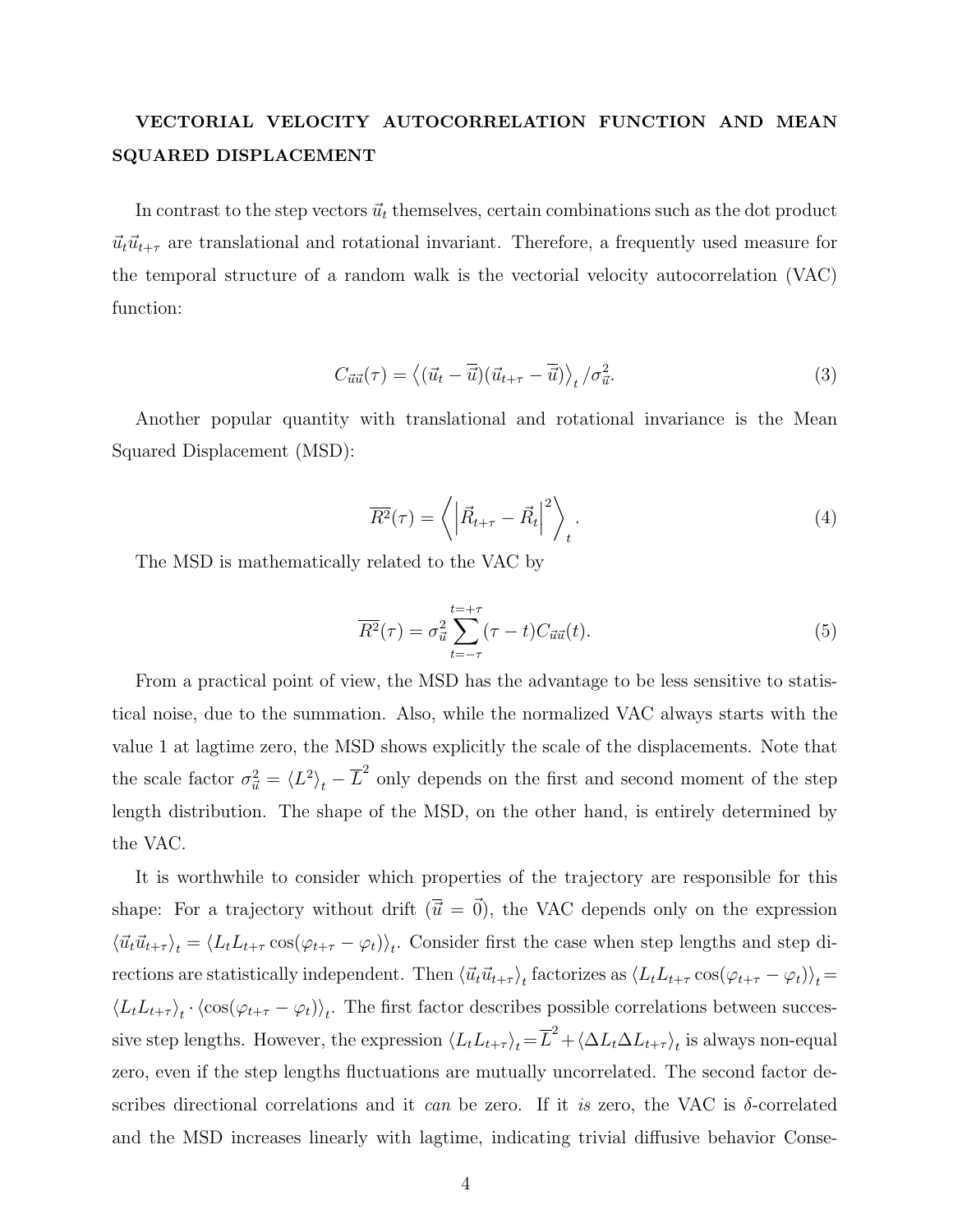quently, any non-trivial lagtime-dependence of the VAC/MSD (such as two distinct lagtime regimes, sub-diffusive, or super-diffusive behavior) can only arise if directional correlations are present. In this case, correlated step length correlations may have an additional effect on the shape of the VAC/MSD. The most general case would even include cross-correlations between step lengths and step directions.

### THE PROJECTED TRAJECTORY AND ROTATIONAL AVERAGING

Next we consider aggregated statistical properties based on quantities without built-in rotational invariance. In particular, we analyze the projection of the 2D trajectory onto some axis, for example the x-axis of the coordinate system. By the projection, the sequence of vectorial steps  $\vec{u}_t$  is reduced to a sequence of scalar steps  $\Delta x_t$ , so that some directional information is lost. However, we can define for the 1D trajectory are pair of quantities equivalent to the step length and the step direction, by factorizing each scalar step into a magnitude and a sign factor:

$$
\Delta x_t = m_t \cdot s_t
$$
  
=  $|\Delta x_t| \cdot sgn(\Delta x_t)$   
=  $L_t |\cos(\varphi_t)| \cdot sgn(\cos(\varphi_t)).$  (6)

We can compute the distributions  $p(m)$  and  $p(s)$  of the magnitudes and signs by temporal averaging over the projected trajectory. However, in order to avoid the above-mentioned artifacts related to the finite number of steps, we have to additionally perform a rotational averaging over the absolute direction angles  $\varphi$  of each step:

$$
\langle f(\varphi) \rangle_{\varphi} = \int_0^{2\pi} \frac{d\varphi}{2\pi} f(\varphi). \tag{7}
$$

Using this notation, we can write

$$
p(m) = \langle \langle \delta(m - m_t) \rangle_t \rangle_{\varphi}
$$
  

$$
p(s) = \langle \langle \delta(s - s_t) \rangle_t \rangle_{\varphi}.
$$
 (8)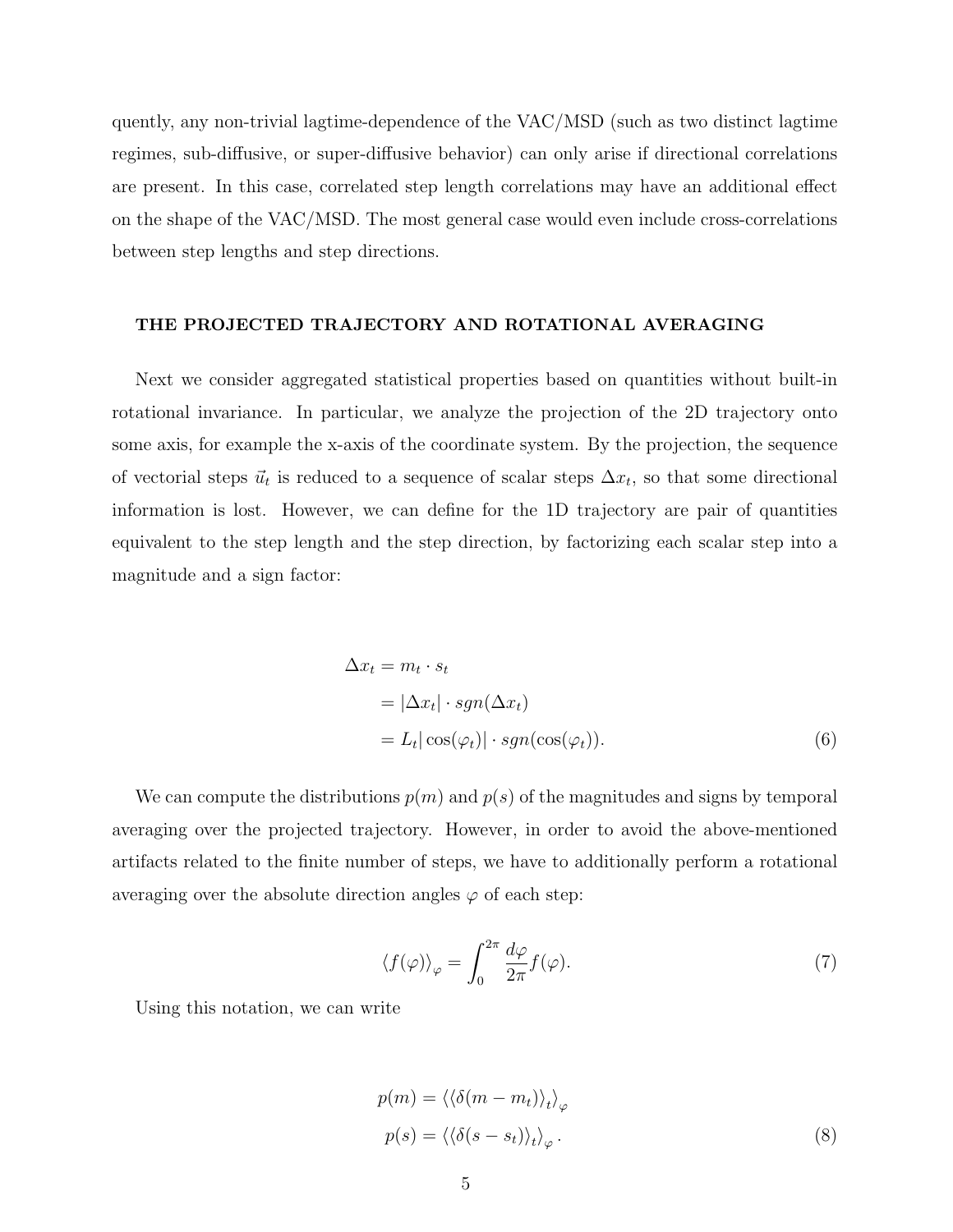We next consider how the distribution  $p(m)$  is related to  $p(L)$ . If a single vectorial trajectory step  $\vec{u}$  of step length L is isotropically rotated, it produces a whole distribution  $\rho(m, L)$  of projected magnitudes, ranging from  $m = 0$  to  $m = L$ :

$$
\rho(m,L) = \frac{2 \ \theta(m) \ \theta(L-m)}{\pi \sqrt{L^2 - m^2}},\tag{9}
$$

where  $\theta()$  indicates the Heaviside step function. Therefore, a given step length distribution  $p(L)$  produces a corresponding distribution of magnitudes that is given by

$$
p(m) = \int_{m}^{\infty} dL \, \rho(m, L) \, p(L). \tag{10}
$$

The quantity in 1D that corresponds to the turning angle distribution  $p(\phi)$  in 2D is the probability  $q = Prob("s_{t+1} = s_t")$  that two successive scalar steps have the same signs. The probability q can also be called the persistence parameter of a trajectory, since  $q = 1/2$ indicates non-persistent behavior, while  $q$ -values smaller (larger) than  $1/2$  indicate subdiffusive (super-diffusive) behavior In order to derive a relation between  $p(\phi)$  and q, we consider a sequence of two vectorial steps  $\vec{u}_1$  and  $\vec{u}_2$ , enclosing a turning angle  $\phi$  (compare Fig.2) with probability  $p(\phi)d\phi$ . Assume that initially the two sign factors  $s_1$  and  $s_2$  are both positive. If we now gradually increase  $\phi$ , there is a critical turning angle  $\phi_c(\varphi)$  at which  $s_1 = s(\varphi) = sgn(\cos(\varphi))$  becomes different from  $s_2 = s(\varphi + \phi) = sgn(\cos(\varphi + \phi))$ . We can therefore express q as an angular integral over  $p(\phi)$ :

$$
q = \int_0^{2\pi} \frac{d\varphi}{2\pi} \int_{-\pi}^{+\pi} d\phi \, \delta_{s_1, s_2} \, p(\phi) \text{ with}
$$
  
\n
$$
= \int_{-\pi}^{+\pi} d\phi \, \left[ \int_0^{2\pi} \frac{d\varphi}{2\pi} \, \delta_{s(\varphi), s(\varphi + \phi)} \right] \, p(\phi)
$$
  
\n
$$
= \int_{-\pi}^{+\pi} d\phi \, \left[ 1 - |\phi/\pi| \right] \, p(\phi).
$$
 (11)

The fact that  $p(\phi)$  is a distribution, whereas q is just a number, demonstrates the information loss associated with the projection from 2D to 1D. This missing information is the detailed shape of the turning angle distribution, which in many cases will not be of particular interest. In this sense, the 1D projection of a 2D trajectory with rotational averaging represents a useful simplification and helps to filter out the essential information.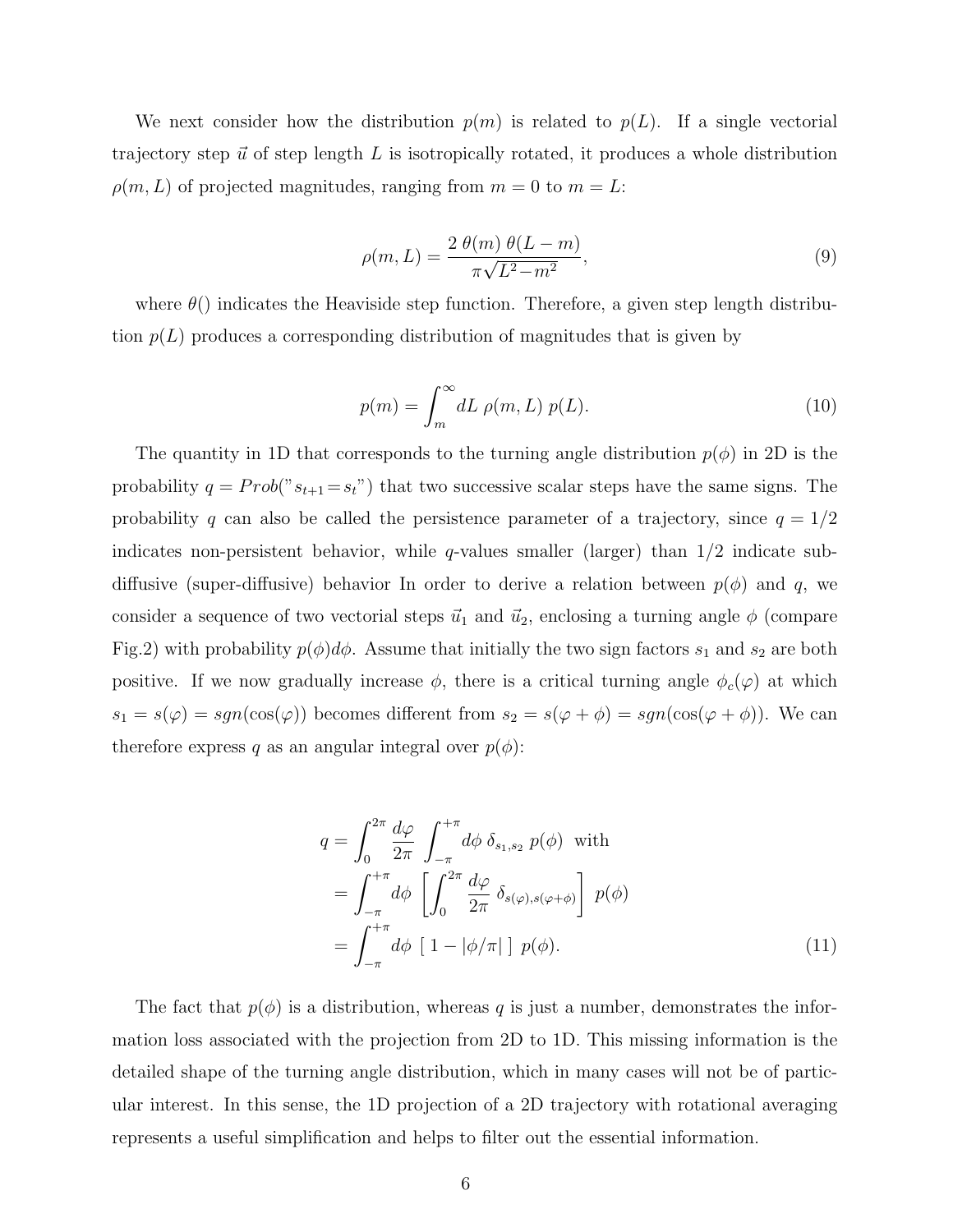Finally, the temporal structure of the projected trajectory can be analyzed with the rotationally averaged autocorrelation function of the scalar steps:

$$
C_{\Delta x \Delta x}(\tau) = \left\langle \left( (\Delta x_t - \overline{\Delta x})(\Delta x_{t+\tau} - \overline{\Delta x}) \right\rangle_t / \sigma_{\Delta x}^2 \right\rangle_{\varphi}.
$$
 (12)

The correlation functions  $C_{mm}(\tau)$ ,  $C_{ss}(\tau)$  and  $C_{ms}(\tau)$  are defined in an analogous way.

### DISCRETE PATTERN STATISTICS AND THE PERSISTENT MARKOV CHAIN OF SIGNS

By the above procedure, we have mapped an originally two-dimensional trajectory onto two scalar time series,  $m_t$  and  $s_t$ . Since the signs  $s_t$  are binary variables, we can apply to them analysis tools that are tailor-made for discrete random processes. In particular, we can count the frequency of patterns, such as "-+-", within the time series. Once the probabilities for all patterns of a given length are known, it is straight forward to construct a higher order Markov model that replicates the statistical properties of a measured time series.

The principles of pattern statistics can be demonstrated with a simple binary Markov chain  $s_t$ : At  $t = 0$  it starts randomly with "-" or "+" (equal probability). For each subsequent time,  $Prob("s_{t+1} = s_t") = q$ , with a pre-defined persistence parameter. What is the frequency distribution for a given pattern, such as "-+-", in this model ? In this particular case,  $p(" - + -") = p(" -")p(" -" \rightarrow " +")p(" +" \rightarrow " -"),$  which yields  $p("−+-") = (1/2) (1-q) (1-q)$ . For reasons of symmetry, the probability of any pattern is equal to that of its inverse, where all " $+$ " and " $-$ " are exchanged. Also, we can temporally reverse a pattern without changing its probability. Thus, there are only 3 distinct patterns of length 3, and their relative frequencies in our model are:  $p(" - - -") \propto q^2$ ,  $p(" - +") \propto q(1-q)$  and  $p(" - + -") \propto (1-q)^2$ . They all become equally frequent for the non-persistent case  $q = 1/2$ .

### THE RESTRICTED TURNING ANGLE (RTA) MODEL

We next consider the class of 2D random walk models in which the step lengths L and step directions  $\varphi$  are statistically independent,  $\langle L_t \varphi_{t+\tau} \rangle_t = 0$ . The step lengths have a fixed distribution  $p(L)$  with finite values for mean  $\overline{L}$  and variance  $\sigma_L^2$ . The turning angles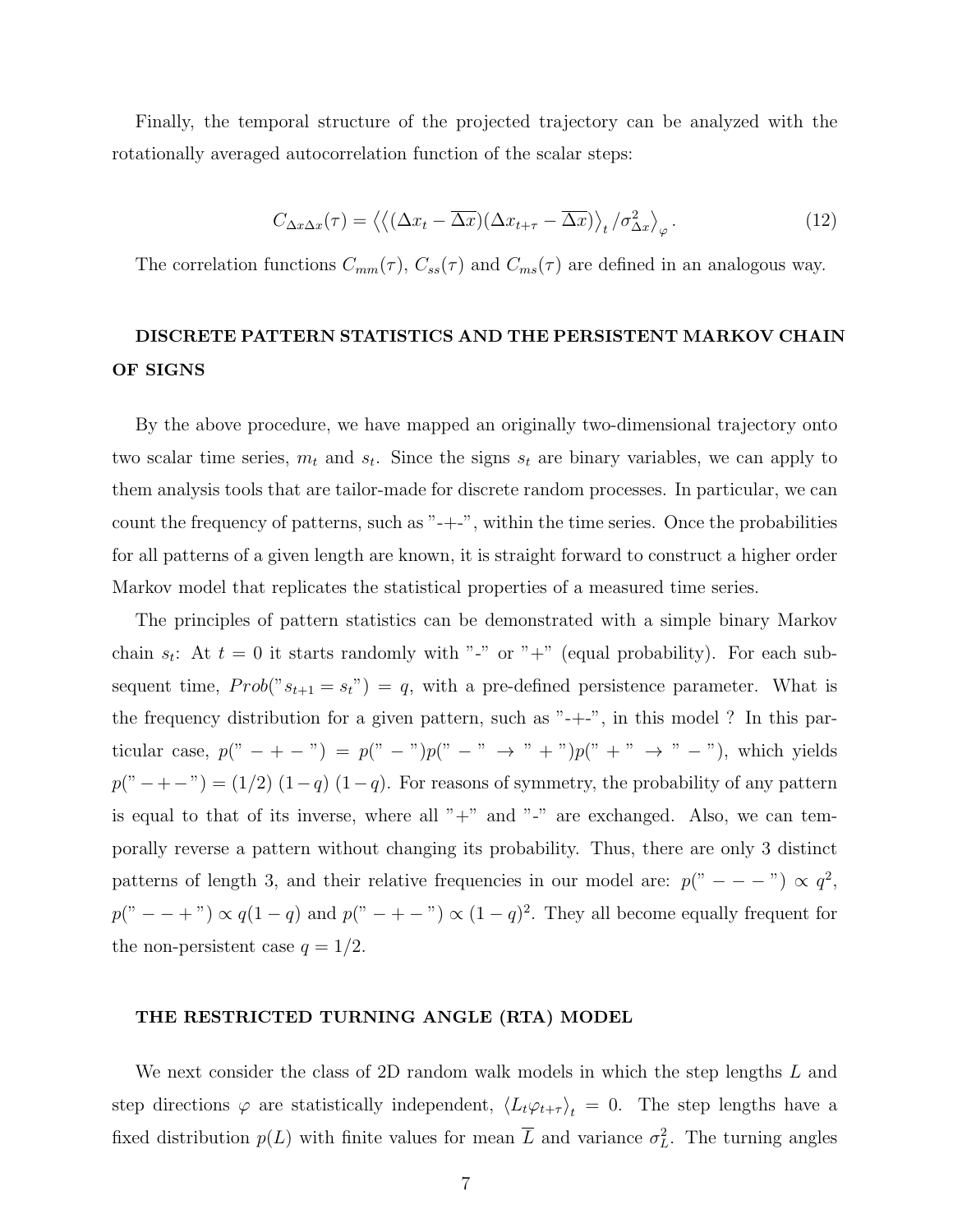also have a fixed distribution  $p(\phi)$ , with zero mean and variance  $\sigma_{\phi}^2$ . In particular, we are interested in the case where  $\sigma_{\phi}^2$  is rather narrow (restricted turning angles), so that the walk has directional persistence. We call this case the RTA model in the following.

It is straight forward to show that under the given assumptions the vectorial velocity autocorrelation functions is given as

$$
C_{\vec{u}\vec{u}}(\tau = n \ t_{rec}) = \left[\frac{\overline{L}^2 + \sigma_L^2 \delta_{n0}}{\overline{L}^2 + \sigma_L^2}\right] \langle \cos(\varphi_{t+n} - \varphi_t) \rangle_t \tag{13}
$$

The directional correlation factor can be expressed as an integral over turning angles:

$$
\langle \cos(\varphi_{t+n} - \varphi_t) \rangle_t = \int_{-\pi}^{+\pi} d\phi \ p(\phi, n) \cos(\phi). \tag{14}
$$

Here,  $p(\phi, n)$  is the probability density that a vectorial step and its nth successor enclose a turning angle  $\phi$ . It is clear that  $p(\phi, n = 0) = \delta(\phi - 0)$ , that  $p(\phi, n = 1) = p(\phi)$  is just the prescribed turning angle distribution and that  $p(\phi, n \to \infty) \to 1/(2\pi)$ . The temporal development of  $p(\phi, n)$  corresponds to a kind of diffusion process on the unit circle. As long as the width of  $p(\phi, n)$  is smaller than  $2\pi$ , we can view the process as a diffusion on a linear  $\phi$ -axis. Then,  $p(\phi, n)$  is just the *n*-fold convolution of the turning angle distribution  $p(\phi)$  with itself. For lagtimes  $1 \ll n \ll n_{max} = 2\pi/\sqrt{\sigma_{\phi}^2}$ , the distributions  $p(\phi, n)$  resemble normalized Gaussians with zero mean and a lagtime-dependent variance  $\sigma_{\phi}^2(n) = n \cdot \sigma_{\phi}^2$ . We insert the approximation  $p(\phi, n) \approx \frac{1}{\sqrt{2\pi}}$  $\frac{1}{2\pi\sigma_{\phi}^2(n)} e^{-(1/2)\phi/\sigma_{\phi}^2(n)}$  into Eq.[14] and obtain analytically

$$
\langle \cos(\varphi_{t+n} - \varphi_t) \rangle_t \approx e^{-(\sigma_\phi^2/2) n}.
$$
\n(15)

Summing up, the velocity autocorrelation function in the RTA model will show a sudden drop between lagtimes 0 and 1. This drop occurs because the variance of the uncorrelated step lengths  $L_t$  contributes only to the total velocity variance  $(n = 0)$ . For intermediate lagtimes in the regime  $1 \ll n \ll n_{max} = 2\pi/\sqrt{\sigma_{\phi}^2}$  it will decay exponentially with a characteristic decay time inversely proportional to the variance of the turning angle distribution:

$$
C_{\vec{u}\vec{u}}(n) \approx \left[\frac{\overline{L}^2 + \sigma_L^2 \delta_{n0}}{\overline{L}^2 + \sigma_L^2}\right] e^{-(\sigma_\phi^2/2) n}.\tag{16}
$$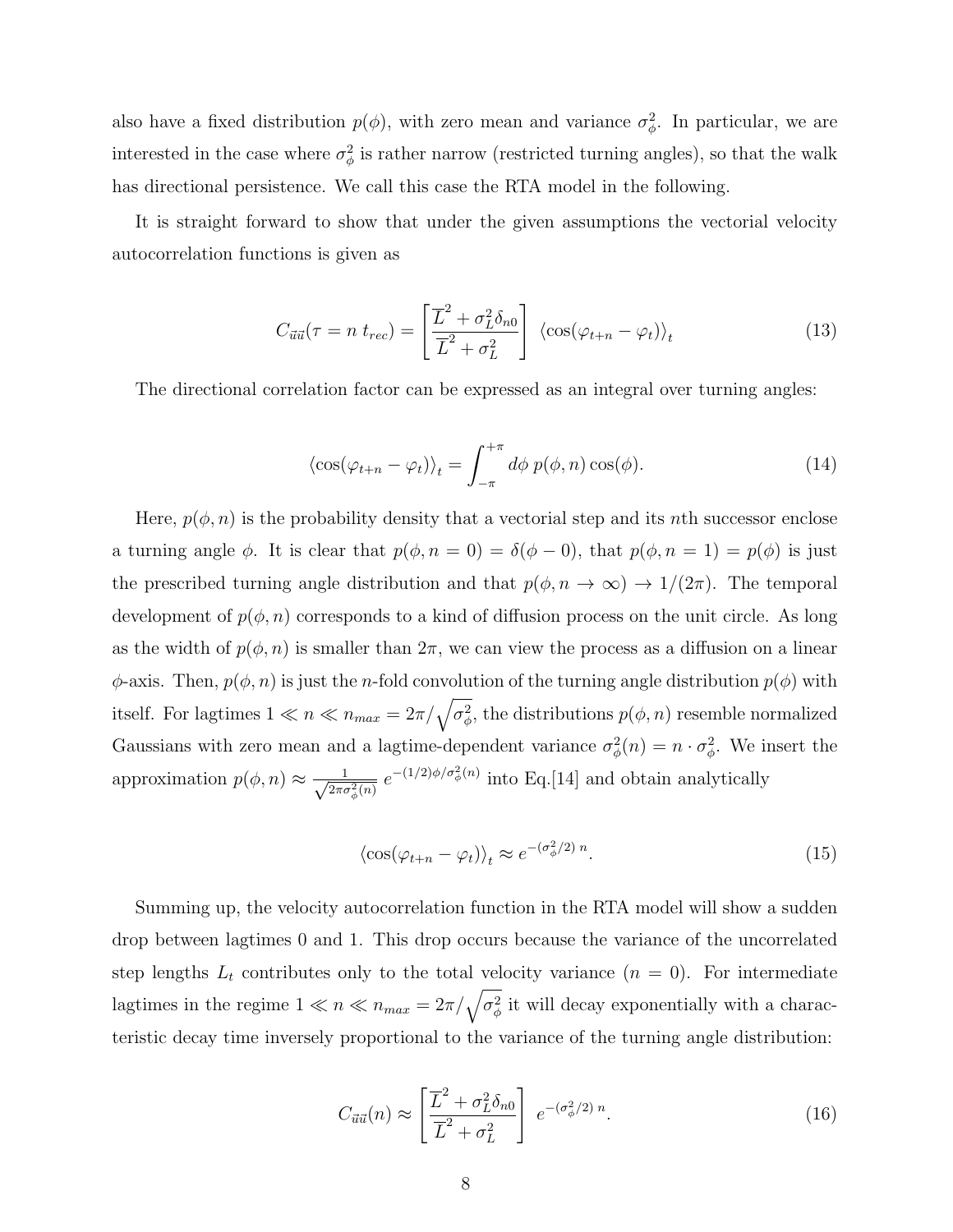#### SIMULATION OF RTA MODEL

For a concrete example, we consider Rayleigh-distributed step lengths with the most probable value  $L_p$ ,  $p(L \ge 0) = (L/L_p^2) e^{-L^2/(2L_p^2)}$ , so that  $\overline{L} = \sqrt{\pi/2}L_p$  and  $\sigma_L^2 =$  $4-\pi$  $\frac{-\pi}{2}L_p^2$ . The turning angles are assumed to be equally distributed within a narrow interval  $[-\phi_{max} \dots + \phi_{max}]$ , corresponding to a variance  $\sigma_{\phi}^2 = \frac{1}{3}$  $\frac{1}{3}\phi_{max}^2$ . Note that this model has only the two parameters  $L_p$  and  $\phi_{max}$ .

For the numerical simulation of the RTA model we set  $L_p = 1.0$ lu, with an arbitrary length unit lu, and  $\phi_{max} = \pi/20$ . The recording time interval is set  $\delta_{rec} = 1$ . A segment of a typical trajectory is shown in Fig.3. The numerically calculated step width distributions, turning angle distributions and velocity autocorrelation function, together with the analytical results, are shown in Figs.4-5.

### 1D-PROJECTION OF RTA MODEL

Using the transformation formula Eq.10, we obtain for the 1D projection of the RTA model with Rayleigh-distributed step lengths a Gaussian magnitude distribution  $p(m \geq$  $(0) = \frac{2}{L_p\sqrt{2\pi}} e^{-(L/L_p)^2/2}$  (see Fig.6). According to Eq.11, we expect a persistence parameter  $q=1-\frac{\phi_{max}}{2\pi}$  $\frac{max}{2\pi}$ , yielding  $q = 0.975$  for a maximum turning angle  $\phi_{max} = \pi/20$ . By counting the fraction of pairs of identical signs in the simulated time series  $s_t$  from the projected RTA model, we obtain  $q = 0.974$ .

The autocorrelation function of  $s_t$  is shown in Fig.7. It is interesting to compare it with  $C_{ss}(n)$  for a persistent Markov chain of signs with the same average q, which decays like  $C_{ss}(n) = (2q-1)^n$  for  $q \geq 1/2$ . Note that the two models agree only for  $n = 0$  (automatic due to normalized autocorrelation function) and  $n = 1$  (correct average fraction of equal sign pairs). For larger lagtime, the sign correlations in the projected RTA model decay more slowly than in the Markov chain.

The origin of these deviations are "higher order" correlations in the projected RTA model, beyond a simple Markov approximation. Consider the projection of the RTA-trajectory onto the x-axis. As long as the step direction is roughly parallel to the x-axis, the time series  $s_t$ shows long sequences of identical signs, such as  $"++++++"$ , what could also be called a "bunching" of equal sign pairs. But occasionally, the direction diffuses into a close to vertical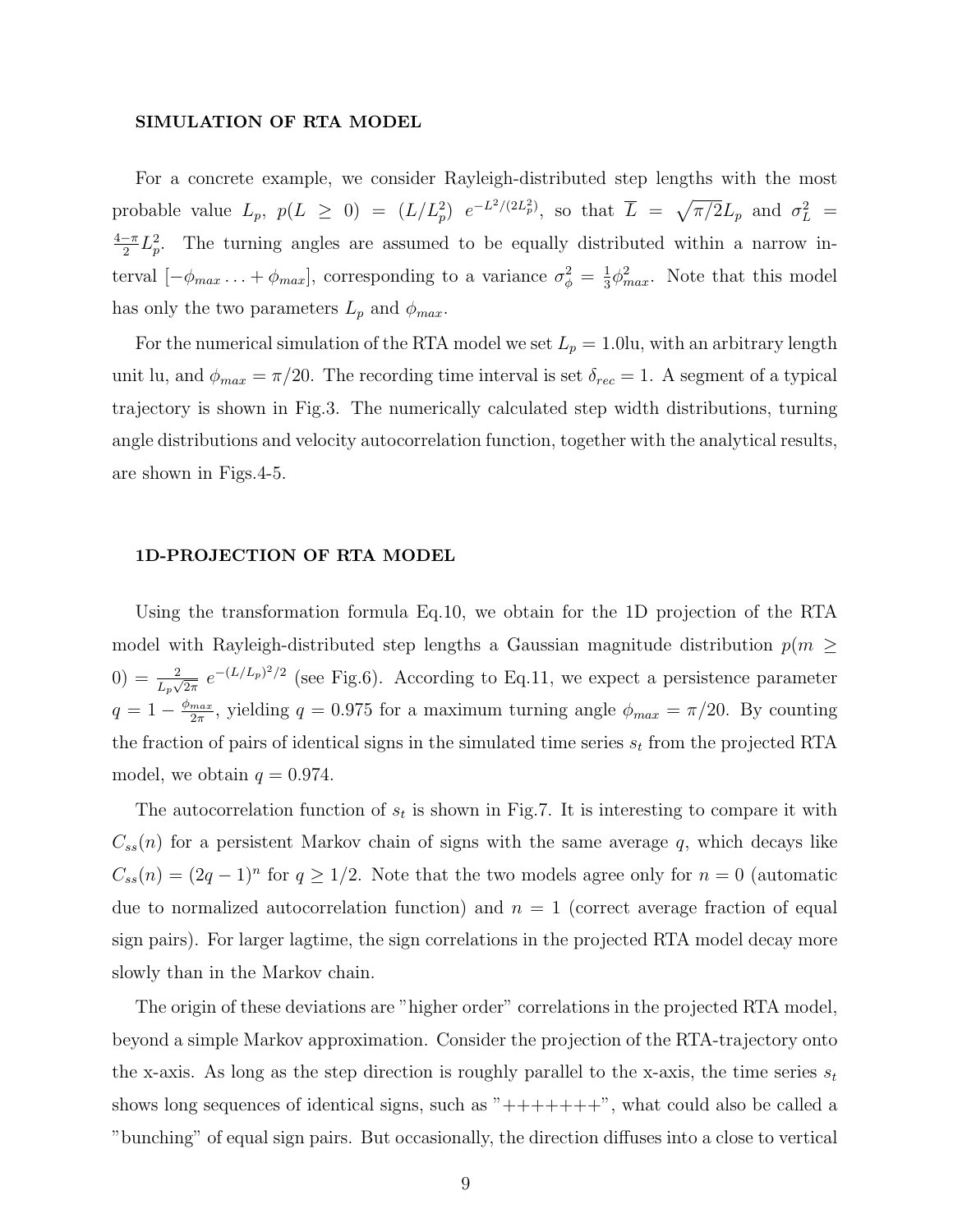position. During such phases,  $s_t$  shows sequences such as "+-+-++-+++", corresponding to an "anti-bunching" of equal sign pairs. Thus, while the average fraction of equal sign pairs agrees in both models, they are spread over the time axis in a different way in the projected RTA model. These differences are also reflected in the pattern statistics: For example, in the projected RTA model (Fig.9), the fraction of  $"-+"$  patterns is significantly diminished, compared to the Markov chain (Fig.8).

## A "MOMENTARY PERSISTENCE" VARIABLE AND ITS TEMPORAL COR-RELATIONS

The temporal distribution of equal sign pairs can be investigated by defining a momentary persistence variable,

$$
\eta_t = \delta_{s_{t-1}, s_t}.\tag{17}
$$

The global persistence parameter  $q = \langle \eta_t \rangle_t$  is just the time average of this variable. In a persistent Markov chain of signs, the random variable  $\eta_t$  behaves like a Bernoulli process with the probability q for the event 1 and  $1 - q$  for the event 0. For such a white noise process, the autocorrelation function yields  $C_{\eta\eta}(\tau) = \delta_{\tau,0}$ . In the projected RTA model, however, the momentary persistence should have some memory time larger than zero. This is indeed the case, as shown in Fig.10.

### ACKNOWLEDGMENTS

This work was supported by grants from Deutsche Forschungsgemeinschaft.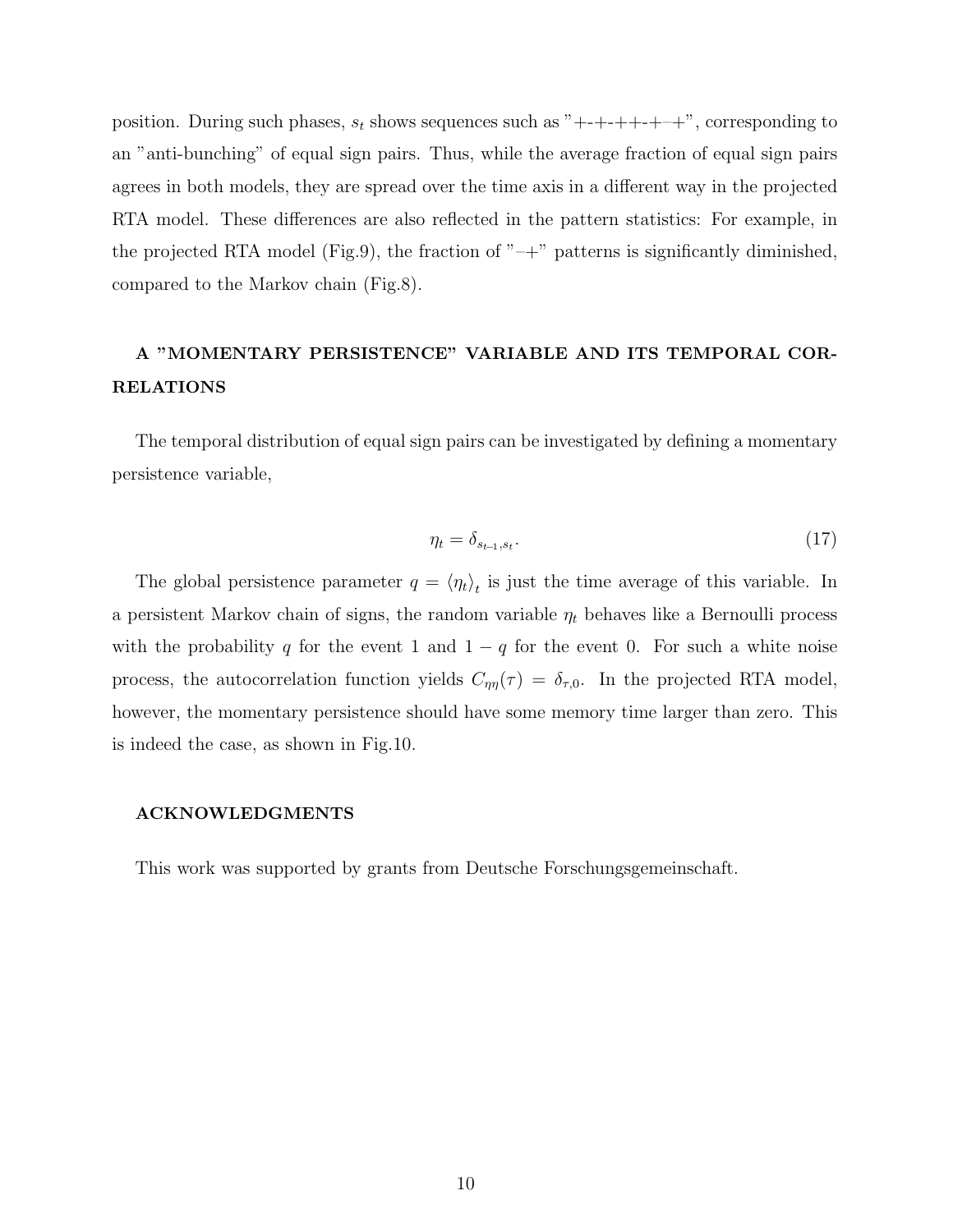

FIG. 1. Sample trajectory, introducing positions  $\vec{R}_{t}$ , steps  $\vec{u}_{t}$ , step directions  $\varphi_{t}$ , step lengths  $L_{t}$ and turning angles  $\phi_t.$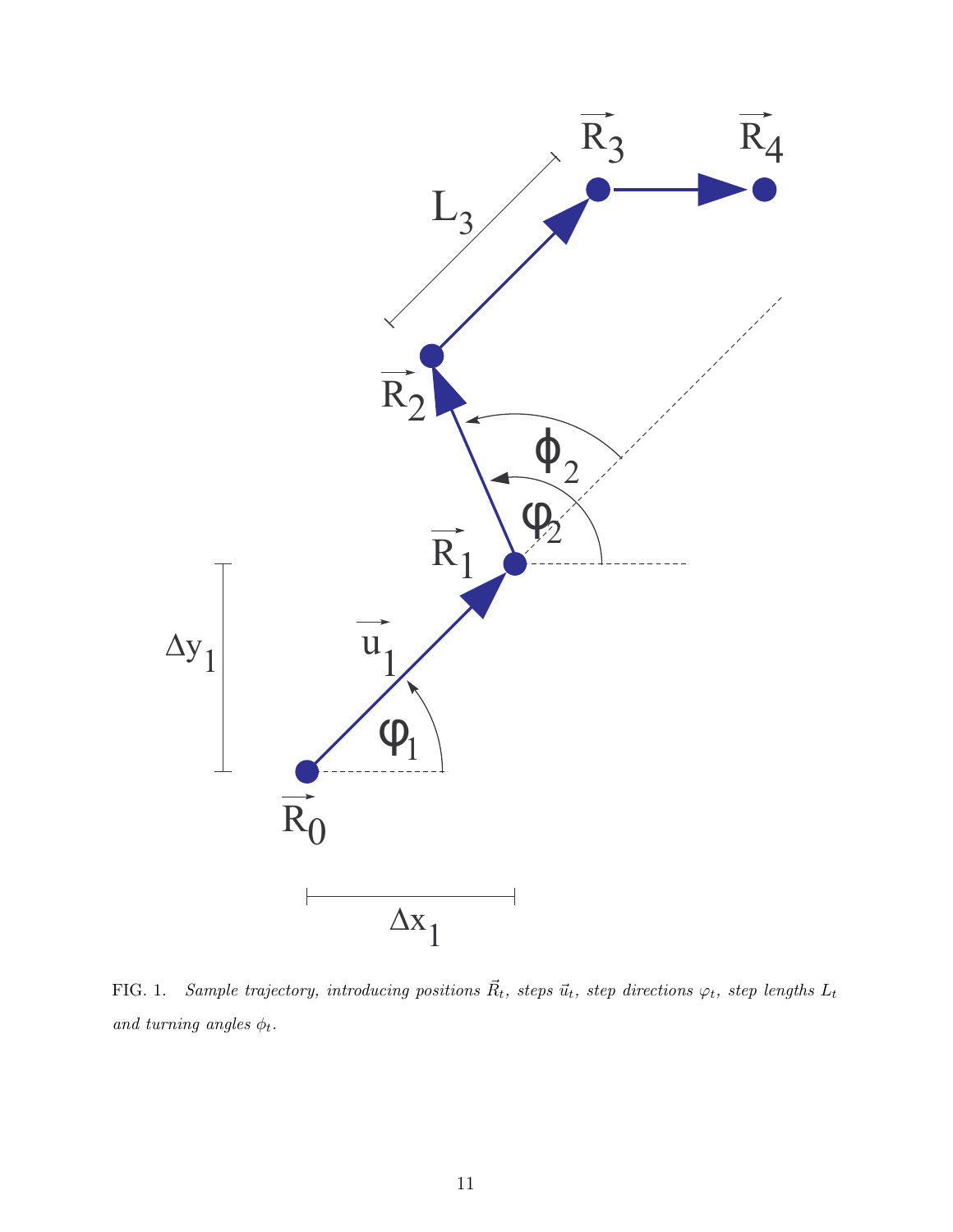

FIG. 2. Two successive vectorial steps, their projections  $\Delta x_t$  onto the x-axis, and the signs st of the steps.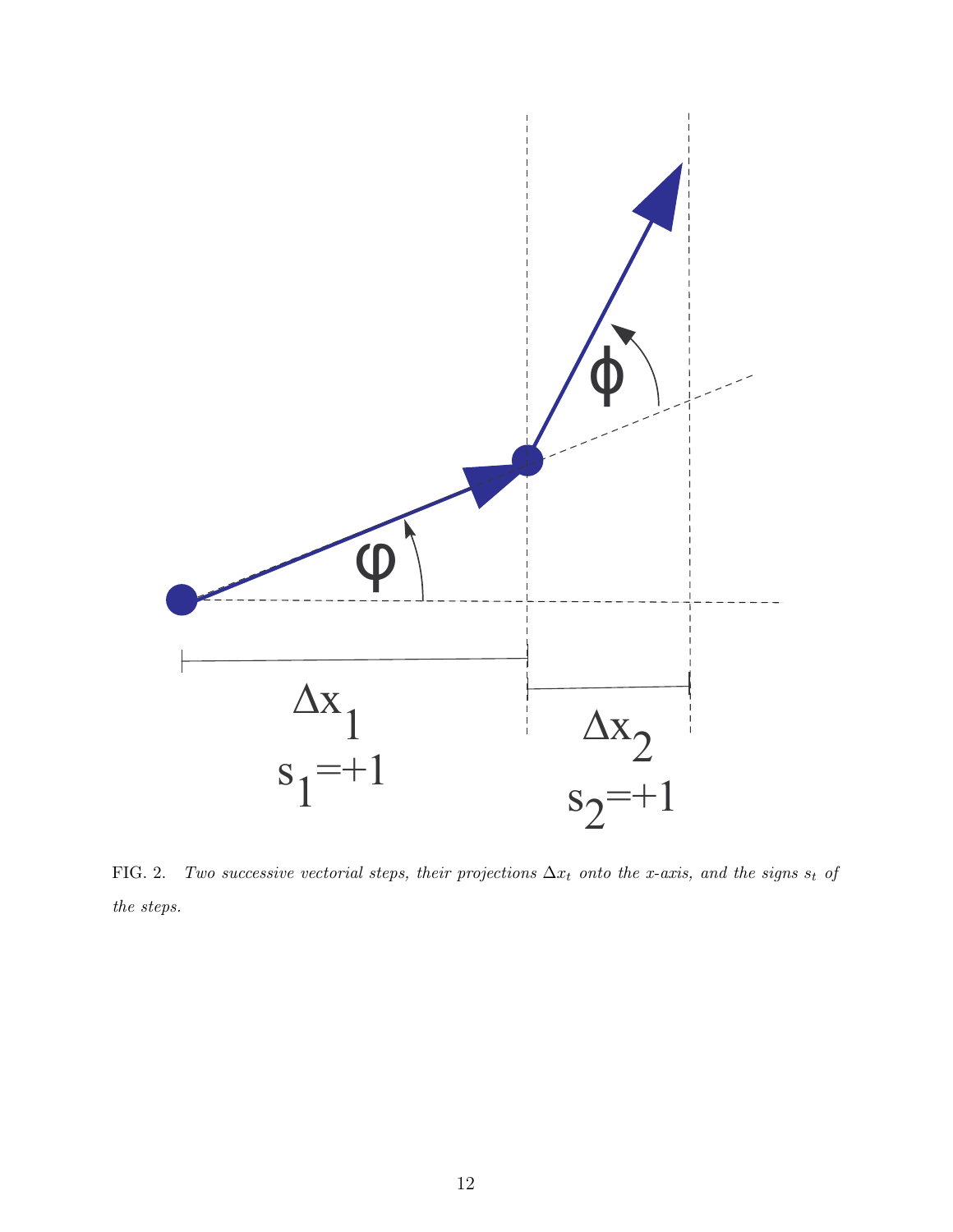

FIG. 3. Segment of a trajectory in the RTA model.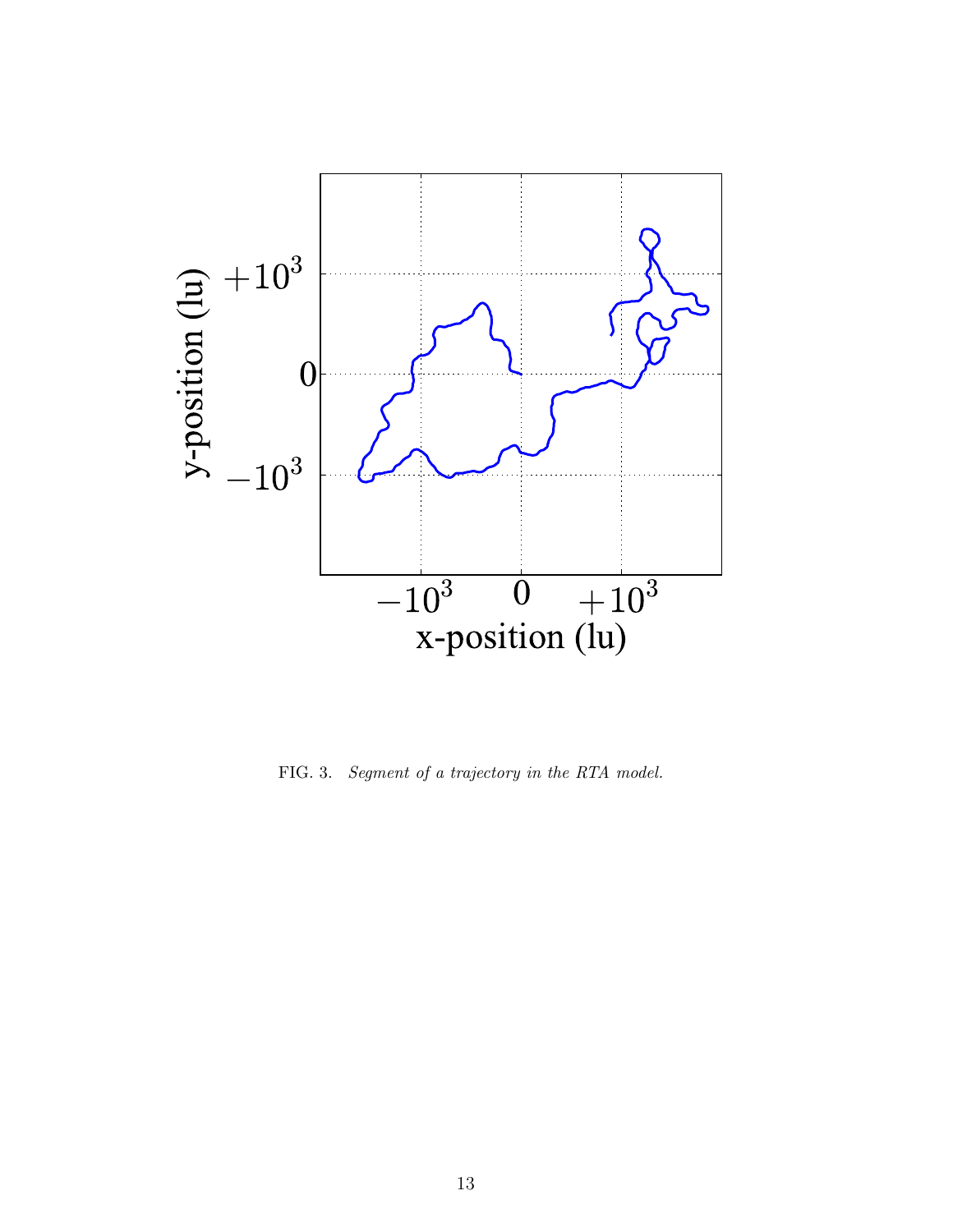

FIG. 4. Simulated (symbols) and analytic (black lines) distributions of step lengths (left) and turning angles (right) in the RTA-model.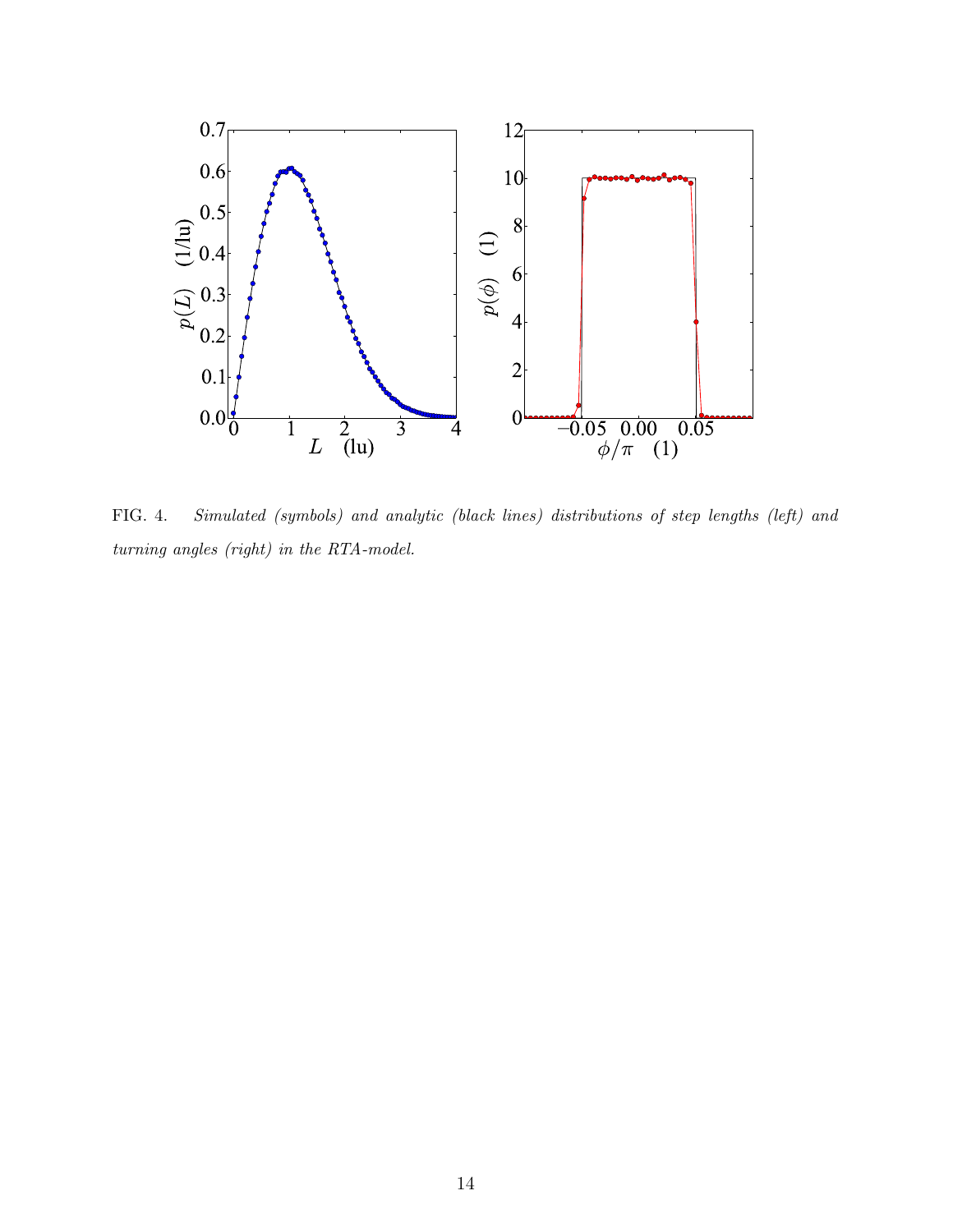

FIG. 5. Vectorial velocity autocorrelation function in the RTA-model, comparing simulation (red symbols) with analytical approximation (black line).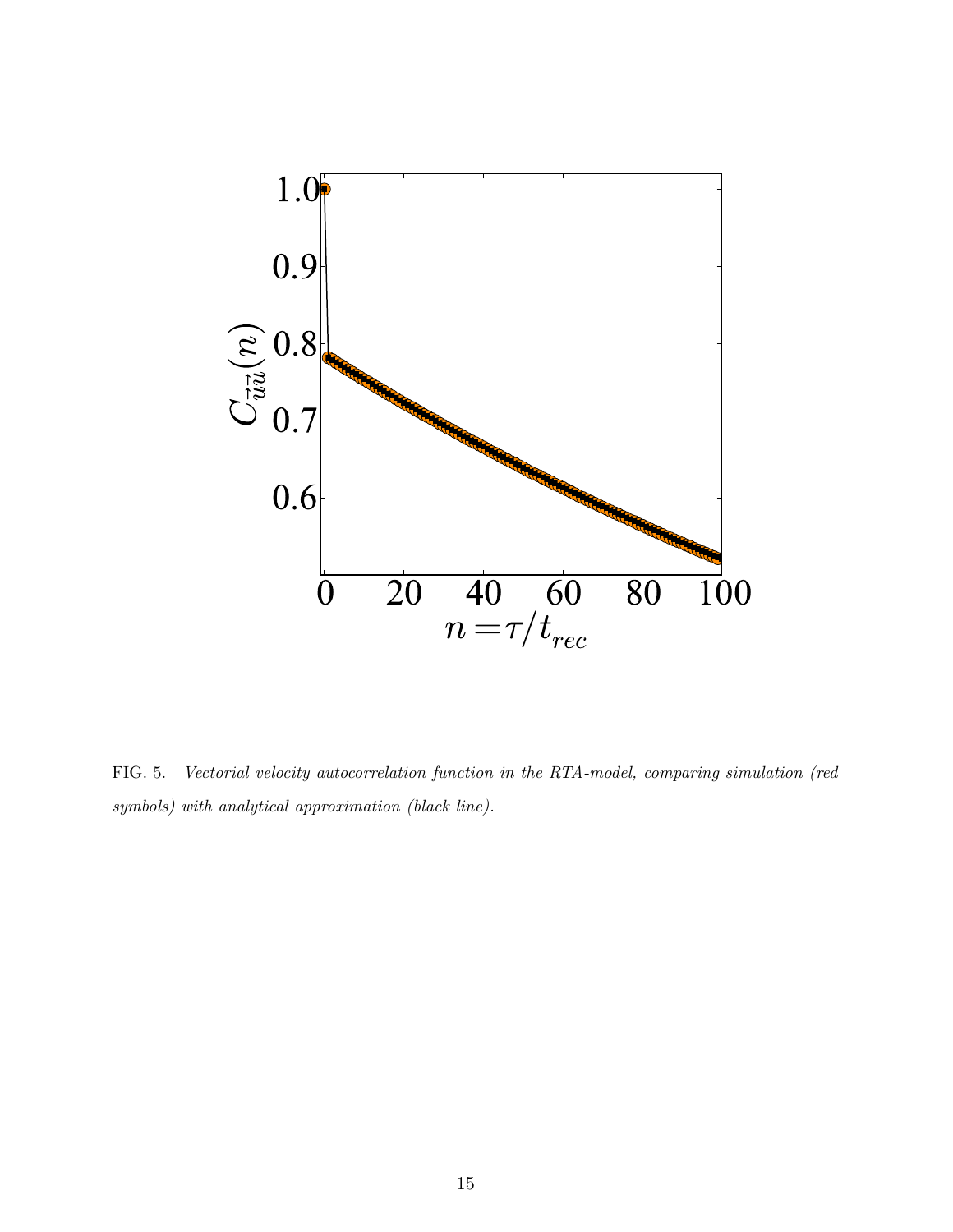

FIG. 6. Simulated (symbols) and analytic (black line) distribution of step magnitude in the projected RTA-model.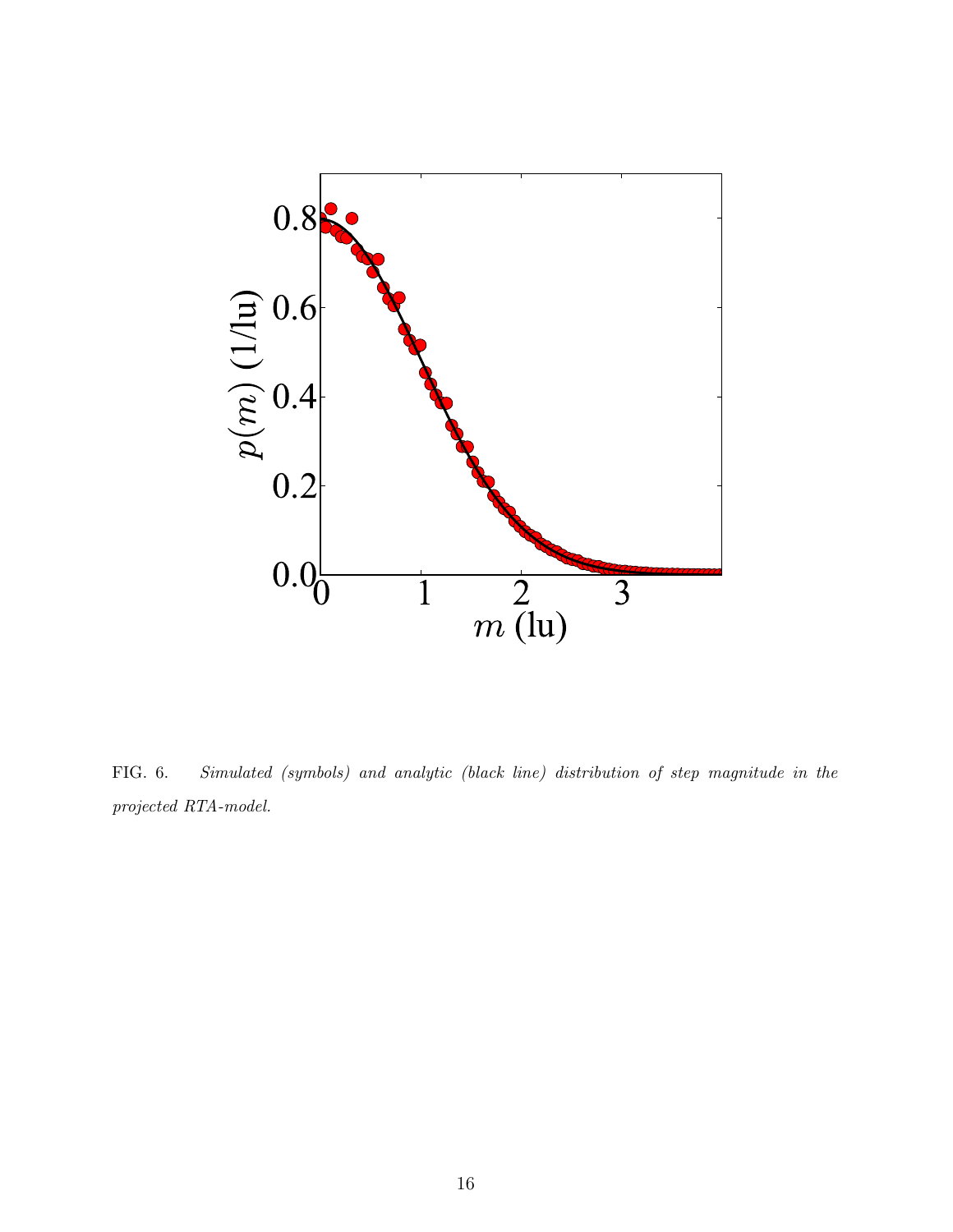

FIG. 7. Autocorrelation functions of sign factors in the projected RTA-model (red), and in a persistent Markov chain of signs (black). Note that models agree only at lagtimes 0 and 1.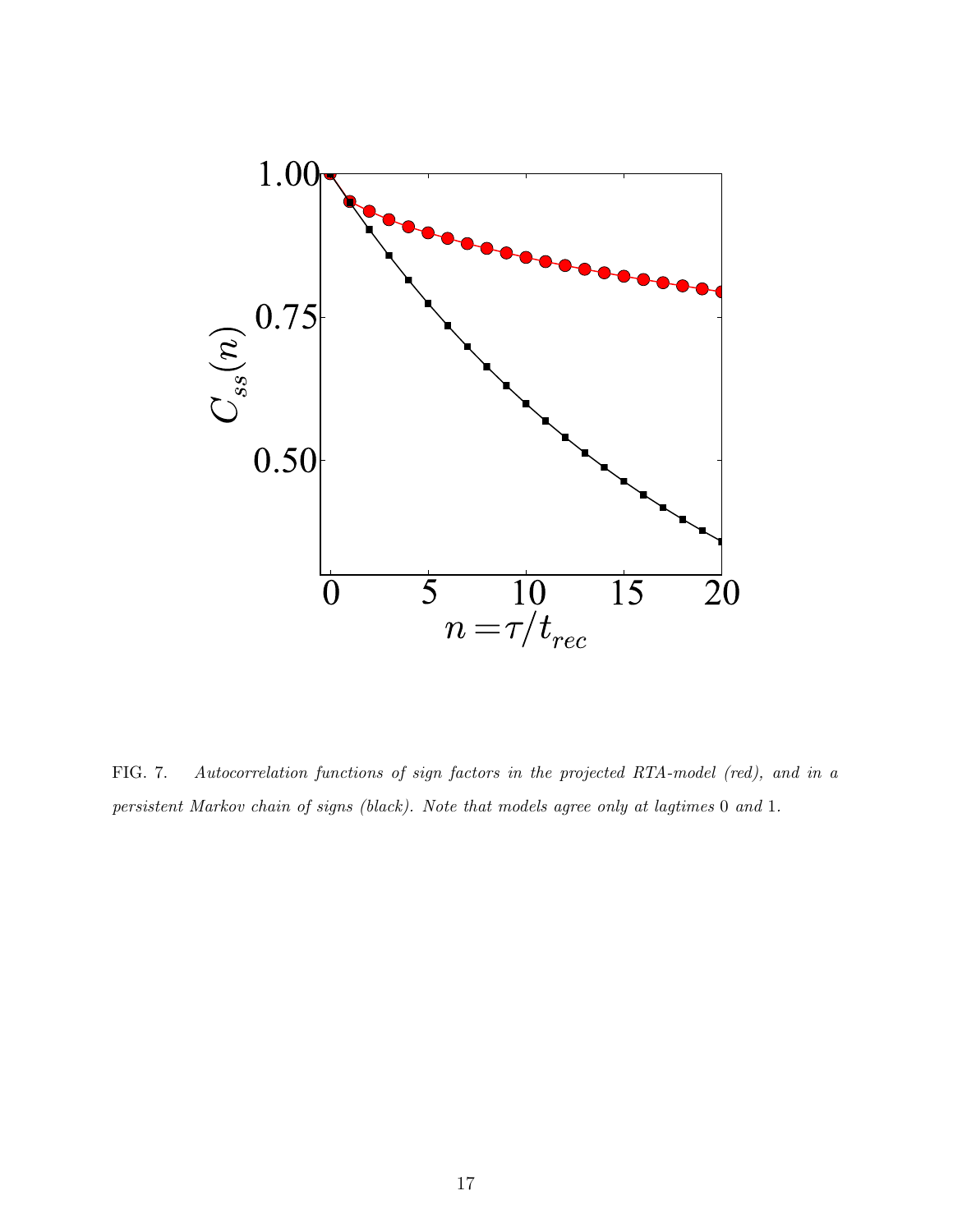

FIG. 8. Logarithmic frequency of selected patterns in a persistent Markov chain of signs  $s_t$ , for  $q = 0.975.$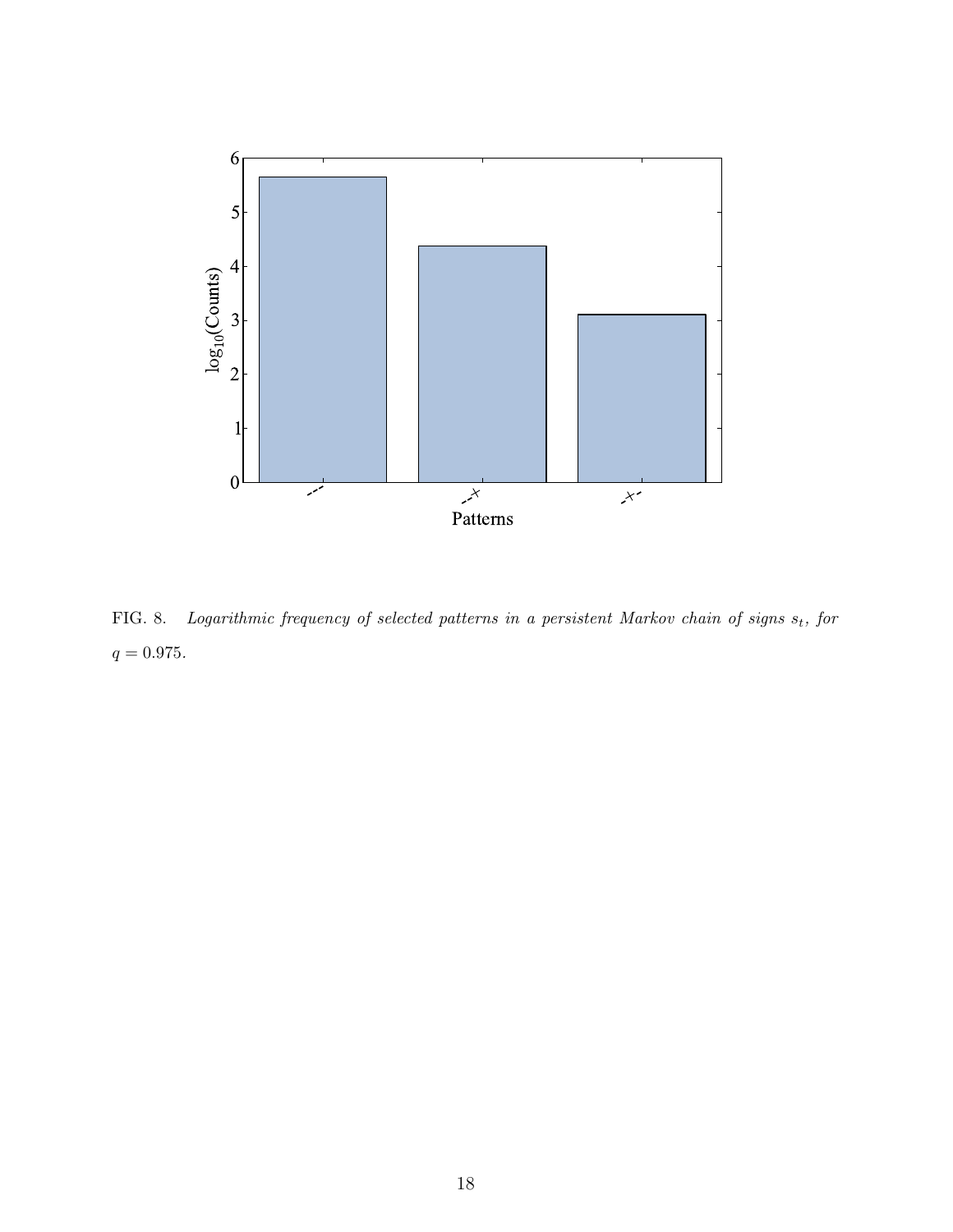

FIG. 9. Logarithmic frequency of selected patterns in the projected RTA model.